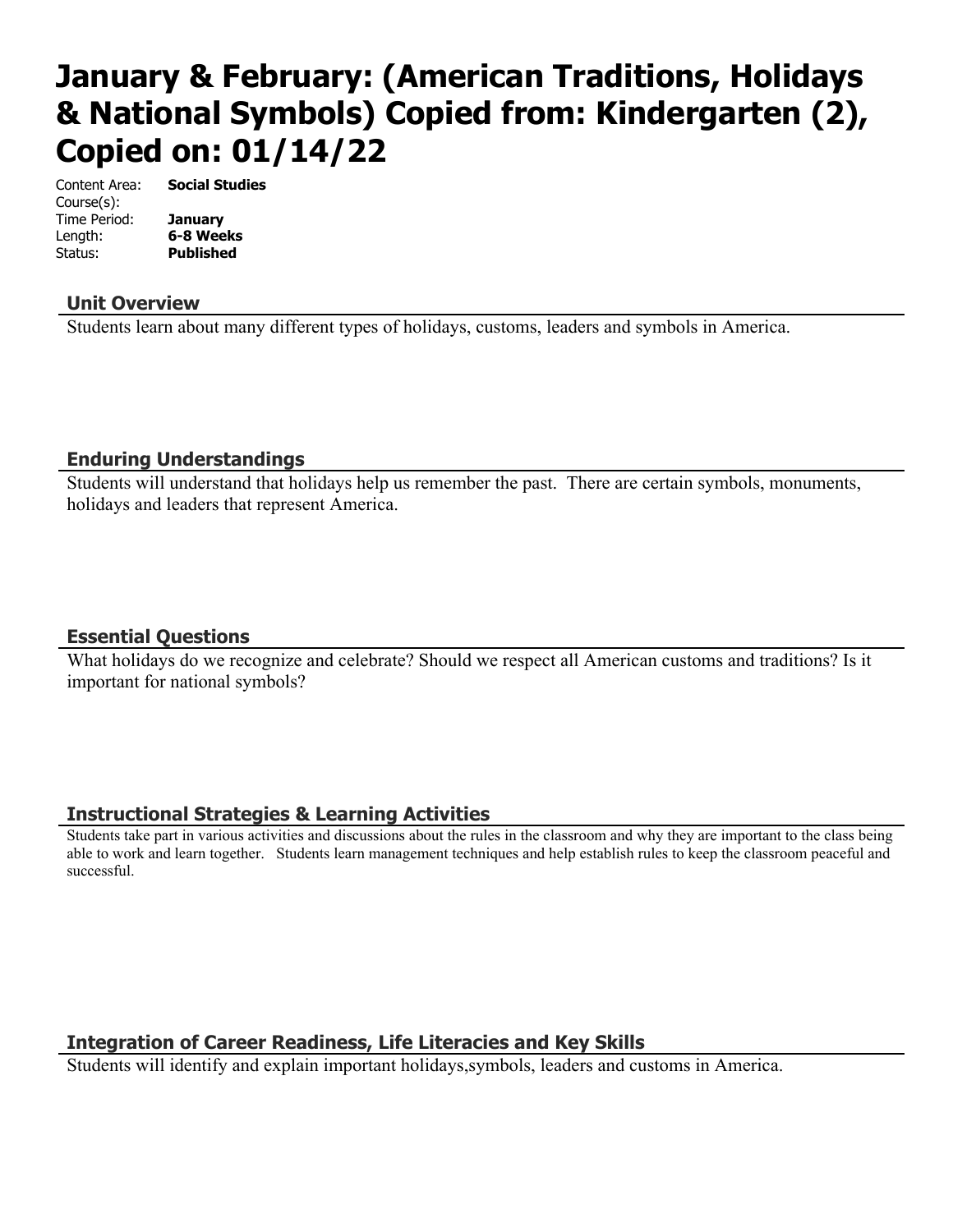| TECH.9.4.2.GCA.1     | Articulate the role of culture in everyday life by describing one's own culture and<br>comparing it to the cultures of other individuals (e.g., 1.5.2.C2a, 7.1.NL.IPERS.5,<br>7.1.NL.IPERS.6). |
|----------------------|------------------------------------------------------------------------------------------------------------------------------------------------------------------------------------------------|
| TECH.K-12.P.1        | Act as a responsible and contributing community members and employee.                                                                                                                          |
| TECH.K-12.P.3        | Consider the environmental, social and economic impacts of decisions.                                                                                                                          |
| TECH.K-12.P.4        | Demonstrate creativity and innovation.                                                                                                                                                         |
| <b>TECH.K-12.P.5</b> | Utilize critical thinking to make sense of problems and persevere in solving them.                                                                                                             |
| TECH.K-12.P.6        | Model integrity, ethical leadership and effective management.                                                                                                                                  |
| TECH.K-12.P.9        | Work productively in teams while using cultural/global competence.                                                                                                                             |

## **Technology Integration**

Students will interact with the unit through the Smartboard.

Classroom Shutterfly Share Site

Smartboard lessons and technology.

Utilize BrainBob Jr and BrainBob.

Use websites to display literature in various ways for example [www.storylineonline.net](http://www.storylineonline.net/)

Observe and engage with SchoolTube videos.

Creation and publication of class created books.

## **Interdisciplinary Connections**

| LA.SL.K.1 | Participate in collaborative conversations with diverse partners about kindergarten topics<br>and texts with peers and adults in small and larger groups.                                                                |
|-----------|--------------------------------------------------------------------------------------------------------------------------------------------------------------------------------------------------------------------------|
| LA.SL.K.2 | Confirm understanding of a text read aloud or information presented orally or through<br>other media by asking and answering questions about key details and requesting<br>clarification if something is not understood. |
| LA.W.K.2  | Use a combination of drawing, dictating, and writing to compose informative/explanatory<br>texts in which they name what they are writing about and supply some information about<br>the topic.                          |
| LA.RI.K.1 | With prompting and support, ask and answer questions about key details in a text.                                                                                                                                        |

## **Differentiation**

Students will be supported as needed, to understand the different traditions, holidays and national symbols of America.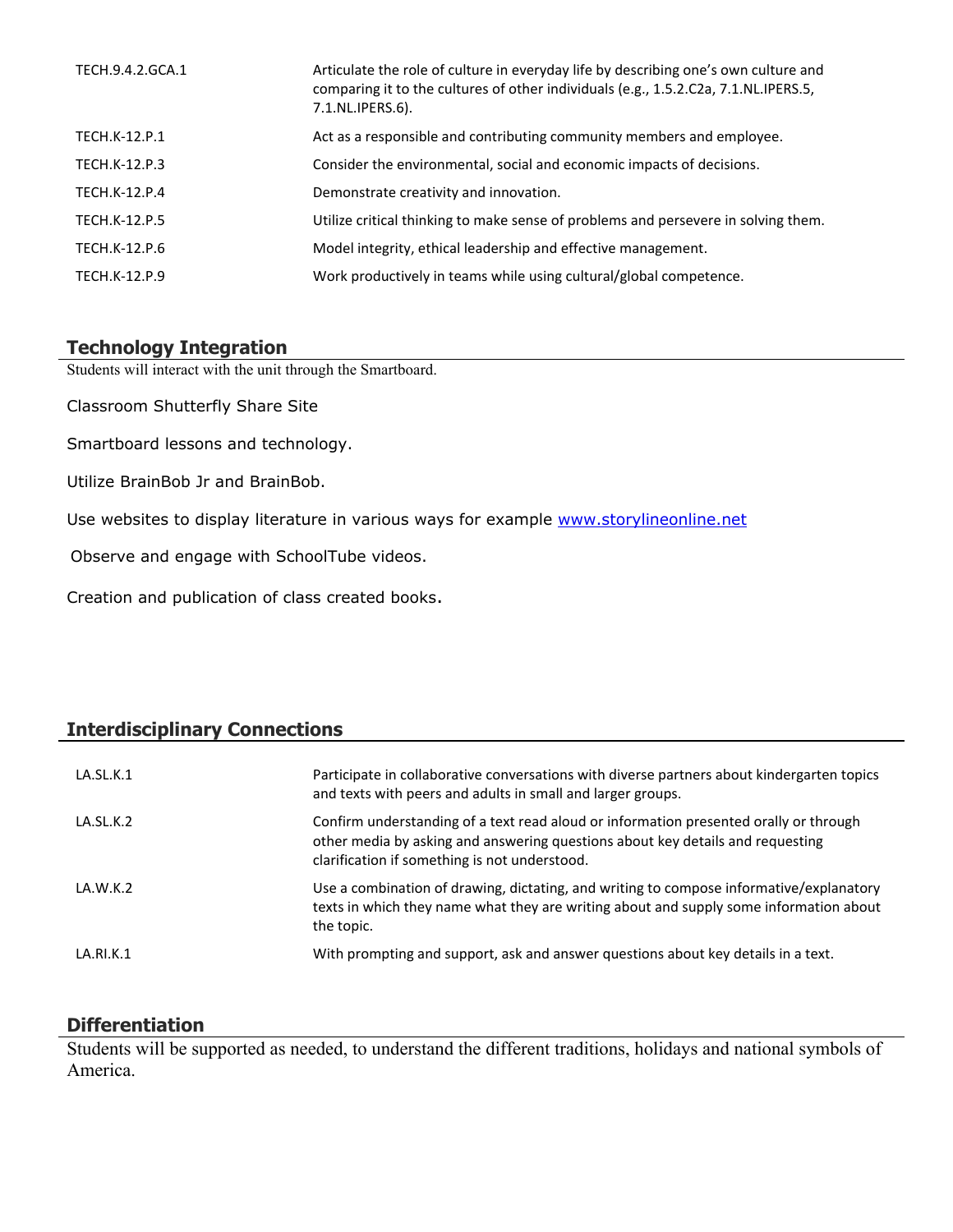IEP's and 504 accommodations will be utilized.

### **Benchmark Assessments**

Discussion

Teacher observation throughout the month.

#### **Formative Assessments**

Student Drawing

Teacher Observation

anecdotal notes

#### **Summative Assessments**

class projects

#### **Instructional Materials**

Read aloud trade books

Holidays:

If I Ran for President by Catherine Stier

Grace for President by Kelly DiPucchio

Duke for President by Doreen Cronin

President:

Abe Lincoln's Hat by Martha Brenner

Who was George Washington? by Roberta Edwards

Who was Abraham Lincoln by Janet Pascal